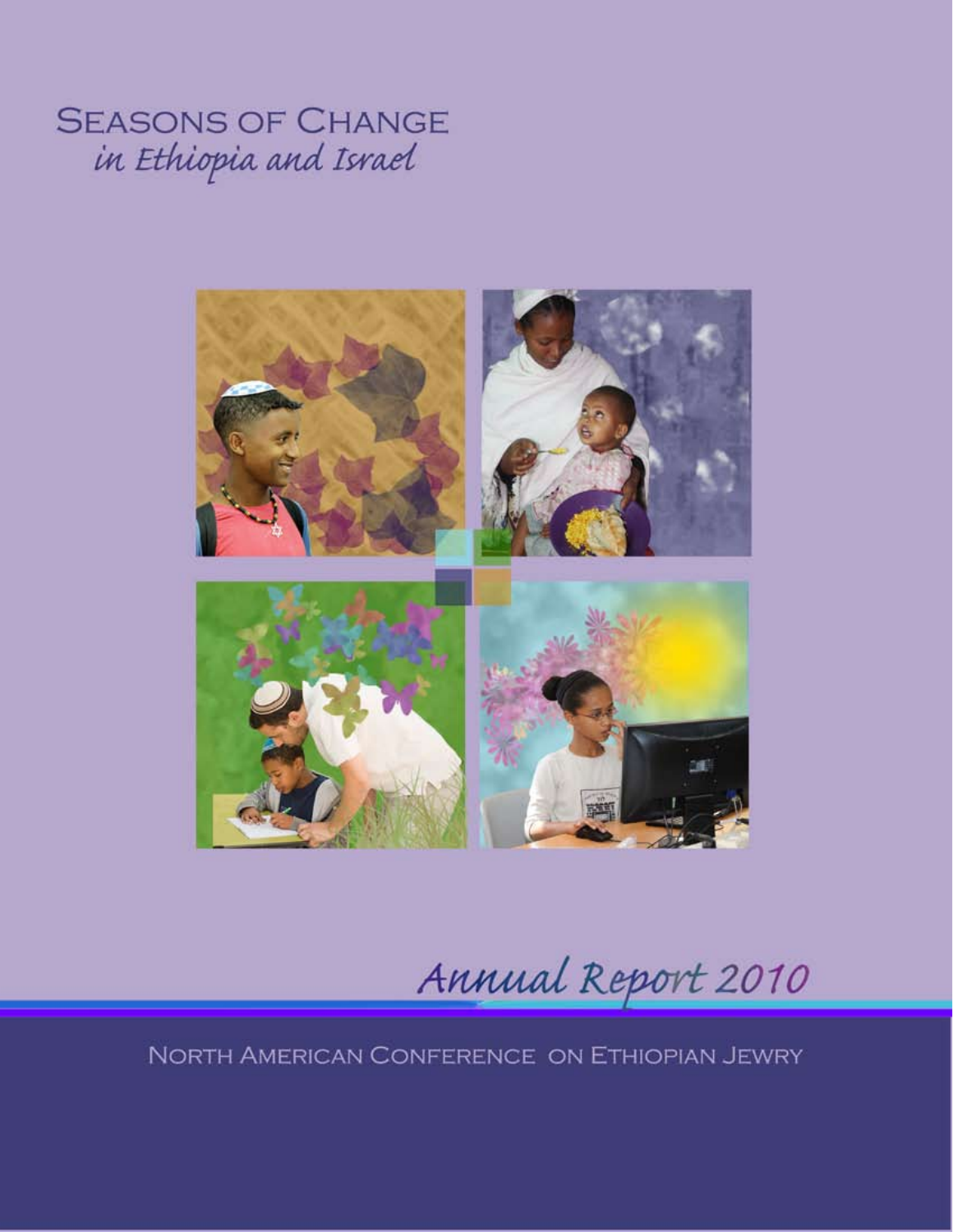*Table of Contents*

3 The Year in Review:

Message from Evely Laser Shlensky, NACOEJ President

Message from Barbara Ribakove Gordon, NACOEJ Founder and Executive Director

- 4 ETHIOPIA: Food, Education and Advocacy
- 6 ISRAEL: Limudiah: Intensive After-School Education Program
- 8 ISRAEL: NACOEJ/Edward G. Victor High School Sponsorship Program
- 9 ISRAEL: NACOEJ/Vidal Sassoon Adopt-A-Student Sponsorship Program
- 10 Statement of Financial Position
- 11 Statement of Activities
- 12 Thank You to Our Supporters
- 14 Board of Directors and Staff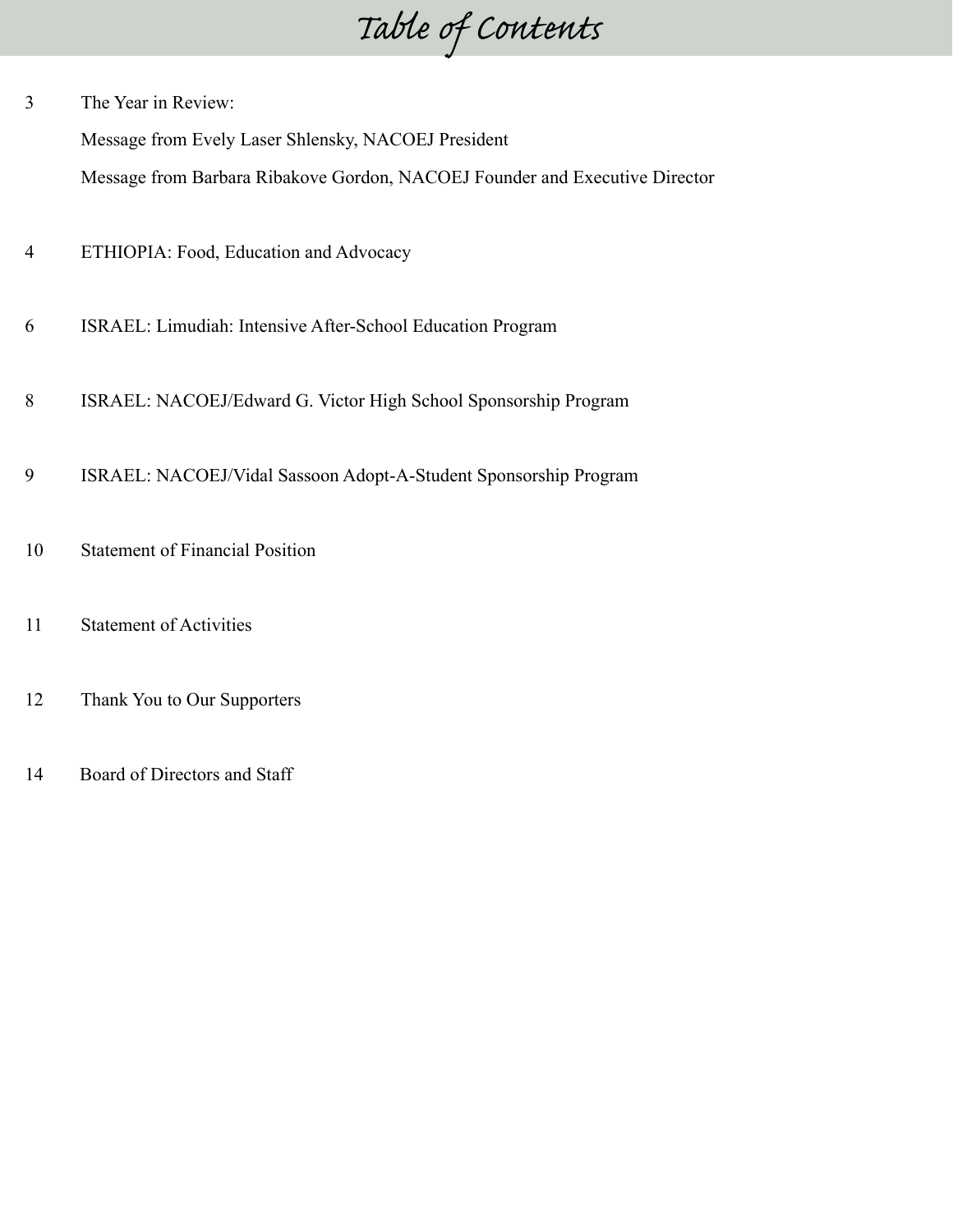### *The Year in Review*

### *Message from Evely Laser Shlensky, NACOEJ President*



For those of us concerned with the quality of Jewish life in the next generation- -and generations after that recent studies

that document increasing detachment from Israel and the Jewish people among young American Jews give cause for soul searching. That searching can galvanize creative responses to staunch the distancing of young Jews from Zionist commitment.

I'm thinking about the growing detachment of this generation in light of my personal history. I grew up in an intensely Zionist home. Much of my father's philanthropic work focused on raising money to help "ransom" Jewish refugees coming out of Eastern Europe

and North Africa in the 1950's. He and my mother often accompanied those refugees as they headed for Israel. I guess one could say that accompanying endangered Jewish communities is my ethical inheritance.

History moves on and the endangered Jewish communities in need of accompaniment have changed. Since first I learned of the situation of the Ethiopian Jews decades ago, largely through the efforts of Barbara Ribakove Gordon, I've wanted to "accompany" them in whatever ways I was able: through advocacy, education, visits and monetary contributions. Involvement with the plight of Ethiopian Jews has become for me a means to contribute to my people and to Israel.

My experience may have application to others looking to play a part in Jewish history. As critical as NACOEJ programs are to the welfare of Ethiopian Jews in Israel and in Ethiopia, those

programs are also uniquely valuable to the larger Jewish community. The work of NACOEJ is a tangible expression of our deepest Jewish values. Our projects offer a vehicle for diaspora Jews, including young Jews, to express commitment to Jewish peoplehood and to social justice.

I suggest that that the linkage of Jewish values with the needs of the Ethiopian Jewish community can offer to younger Jews a potent means to invigorate their relationship to the Jewish people and the state of Israel. Please consider directing the young people in your life to our website for projects in which they can engage to aid this treasured community. In so doing, my experience, and that of my parents before me, suggests that they may well encounter an avenue to attach themselves to Israel and to the people Israel.

Ovely Laser Sklearby

### *Message from Barbara Ribakove Gordon, NACOEJ Founder and Executive Director*

**SHATE IN A** 

#### **Martin Mar**



The past 12 months have seen extraordinary changes, in NACOEJ's efforts on behalf of Ethiopian Jews in Ethiopia and Israel, and in our own orga-

nization everywhere we work.

In Ethiopia we've met major goals, helping the JDC reopen their closed free clinic for the Jews, turning our new little Jewish Day School (grades one through six) into an expanded facility that just received a prestigious award as the second-best private school in the Gondar City area, and (thanks to a generous grant from the UJA-Jewish Federation of New York) reopening our Feeding Center to provide two excellent meals a day to children age three and under, and to pregnant and nursing mothers. Now we're working on a new challenge: to

fund at least one meal a day for children age four through six, till they enter our school at age seven (Ethiopian practice) and get school lunches.

In Israel, though the economic crunch has forced us to reduce the number of high school and college sponsorships we provide for Ethiopian students, and even to close some of our crucial after-school education classes for younger pupils, we've been able to open one new afterschool program in Jerusalem (special funding was available), and beginning to find some funds for reopening some classes and starting new ones elsewhere. We will continue to seek new sponsors for our really remarkable high school and college students.

In the U.S. we've moved our New York headquarters into cost-cutting space, created new, active Board Committees, and started considering our long-term goals.

NACOEJ is accustomed to change;

our 28-year history is replete with new challenges, obstacles, unexpected events, and economic disasters and miracles.

What remains constant? Our devotion to the community we serve, our ability to overcome difficulties and make the most of opportunities; our incredibly loyal supporters— and our endless search for the funds we need to achieve our goals for the world's poorest, most isolated and neglected Jews. By the time you read this, a new change toward which we have been working constantly may have occurred: an Israeli government decision to speed up and complete the Aliyah of the Jews remaining in Gondar may have been made. If it happens, we will enthusiastically move into a new, exclusively Israel-based dimension; if it doesn't, we'll keep trying. We'll never give up. That's unchangeable.

Barbara

**A BRIDGE**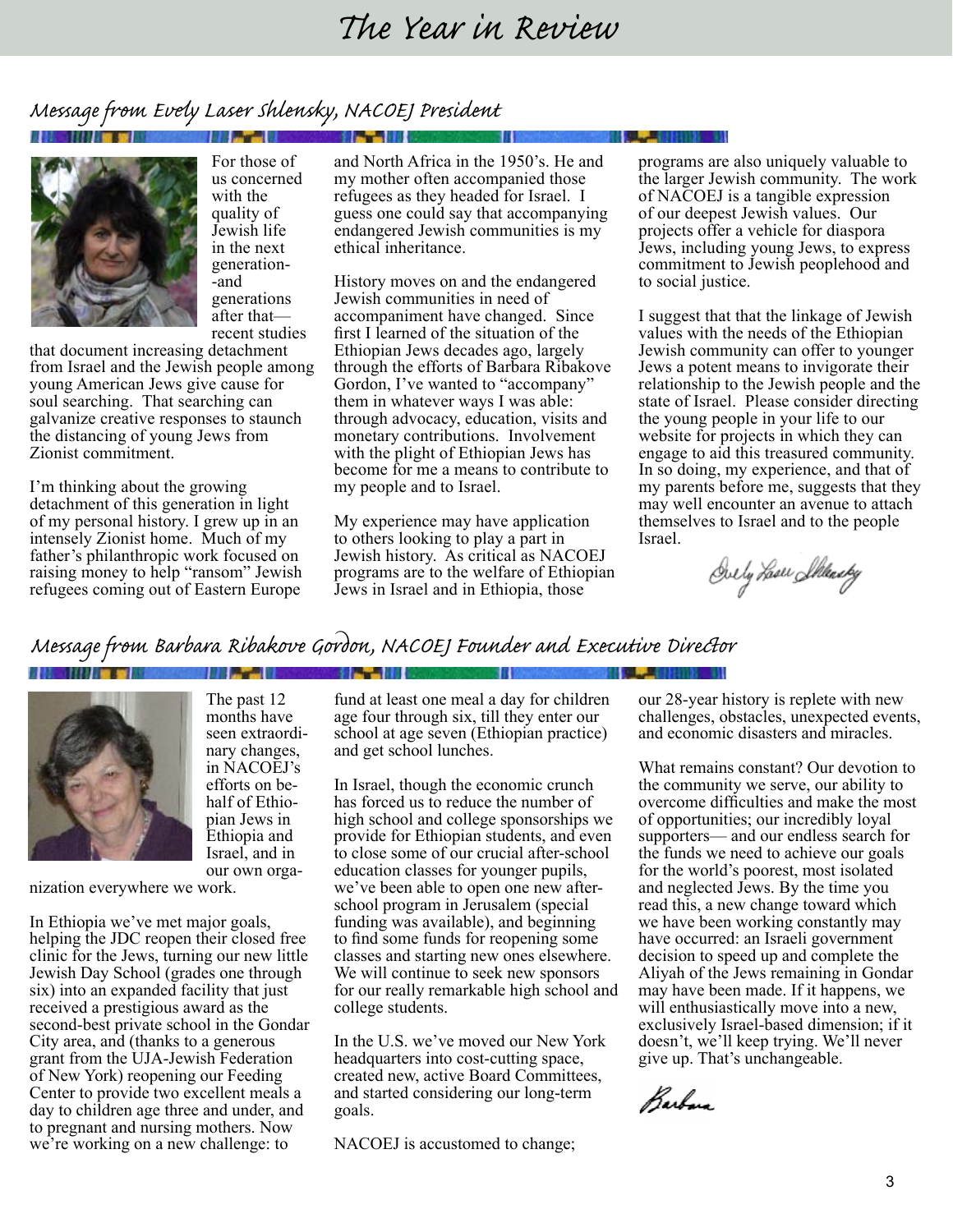### *ETHIOPIA: Food, Education and Advocacy ETHIOPIA: Food, Education and Advocacy*



*In the Feeding Center*

#### **School Lunches**

This year, NACOEJ continued to feed essential, nutritious school lunches to up to 1,000 destitute Jewish children attending the NACOEJ Beta Israel Community Primary School in Gondar, Ethiopia. Our well-balanced meals are critical for the children, whose present and future health, and mental and physical development, are dependent upon adequate nutrition they cannot get at home. The lunches also enable them to be alert and prepared to learn each day in school, rather than becoming lethargic and even fainting from hunger in class.

A short time ago, we expanded the program to include modified Sunday lunches for several hundred Jewish children who do not attend our school daily (they go to public schools offering grades we do not cover) but come to our school on Sundays for Jewish studies and Hebrew language classes. A number of our regular students have begun to join these classes as well, improving their Hebrew and their knowledge of the traditional Jewish world they will find in Israel.

#### **Feeding Center Reopens!**

For many years in both Addis Ababa and Gondar, NACOEJ funded Feeding Centers, supplying nutritious, twicea-day meals to the most vulnerable populations in the destitute Beta Israel communities: children under the age of six, and pregnant and nursing women. The Addis community has long since reached Israel, but in Gondar the Feeding Center continued to do its life-saving, life-changing work until we ran out of funds in 2008. Tragically, the Gondar Feeding Center closed in June 2008, causing great physical, mental and emotional anguish both in the population it fed, and in all of us who care about hungry Jewish women and children.

In 2010, thanks to a generous grant from UJA-Federation of NY, we were finally able to reopen for a portion of that population: the pregnant and nursing women, and the most at-risk children, age three and younger. Once again, after this painful hiatus, at least some of the stunting and wasting of both body and mind, the weakened immune systems, the prolonged and frequent childhood illnesses, the unnecessary deaths, and the life-long debilitating effects of chronic malnourishment, have been mitigated.

As this is written, however, we still have a major problem. Children from age four through six, though slightly less vulnerable than their younger siblings, were not being fed— again, for lack of funds. As painful as this is on a material level, the psychological pain— and bewilderment— felt by these children, who have to accompany their mothers and younger siblings to the Feeding Center, and wait outside, hungry, while meals are being consumed inside, is worse. Unbearable. We are now urgently seeking funds to provide those left-out children with at least one meal a day. (We can not eliminate one of the daily meals meant for the younger children, to cover the cost, because, according to our consulting doctors, the younger children must be fed twice to absorb adequate nutrition.) Perhaps by the time this report reaches you, those other children— future citizens of Israel— will also be receiving the food they need.

#### **Current Population Being Fed in the Feeding Center:**

- 445 children age three and younger
- 18 pregnant women
- 41 nursing women

• 450 children age four to six need to be fed. (Children in Ethiopia do not start first grade till age seven. Our pupils then receive school lunches in the Beta Israel Community Primary School in Gondar.)

#### **Passover**

Once again, we held the world's largest Passover Seder. Approximately 6,000 people jammed into our synagogue space for candle lighting, matzoh eating, raisin wine drinking, singing, dancing and above all, experiencing the Hagaddah, whose tale of leaving Egypt and reaching the Promised Land stirs longing and hope in the Beta Israel community in Ethiopia.

The Seder was led by Rabbi Menachem Waldman of the Israeli Chief Rabbis' Committee on the Spiritual Absorption of Ethiopian Jews and a contingent of ordained Ethiopian-Israeli rabbis and teachers. The entire community including uncountable numbers of excited children— went home at the end with hand-baked matzoh for the whole week of Passover.

Now, if the final shouts of "Next year in Jerusalem!" prove prophetic, the Seder of 2011 will be one of the most memorable ever.



*Making matzoh*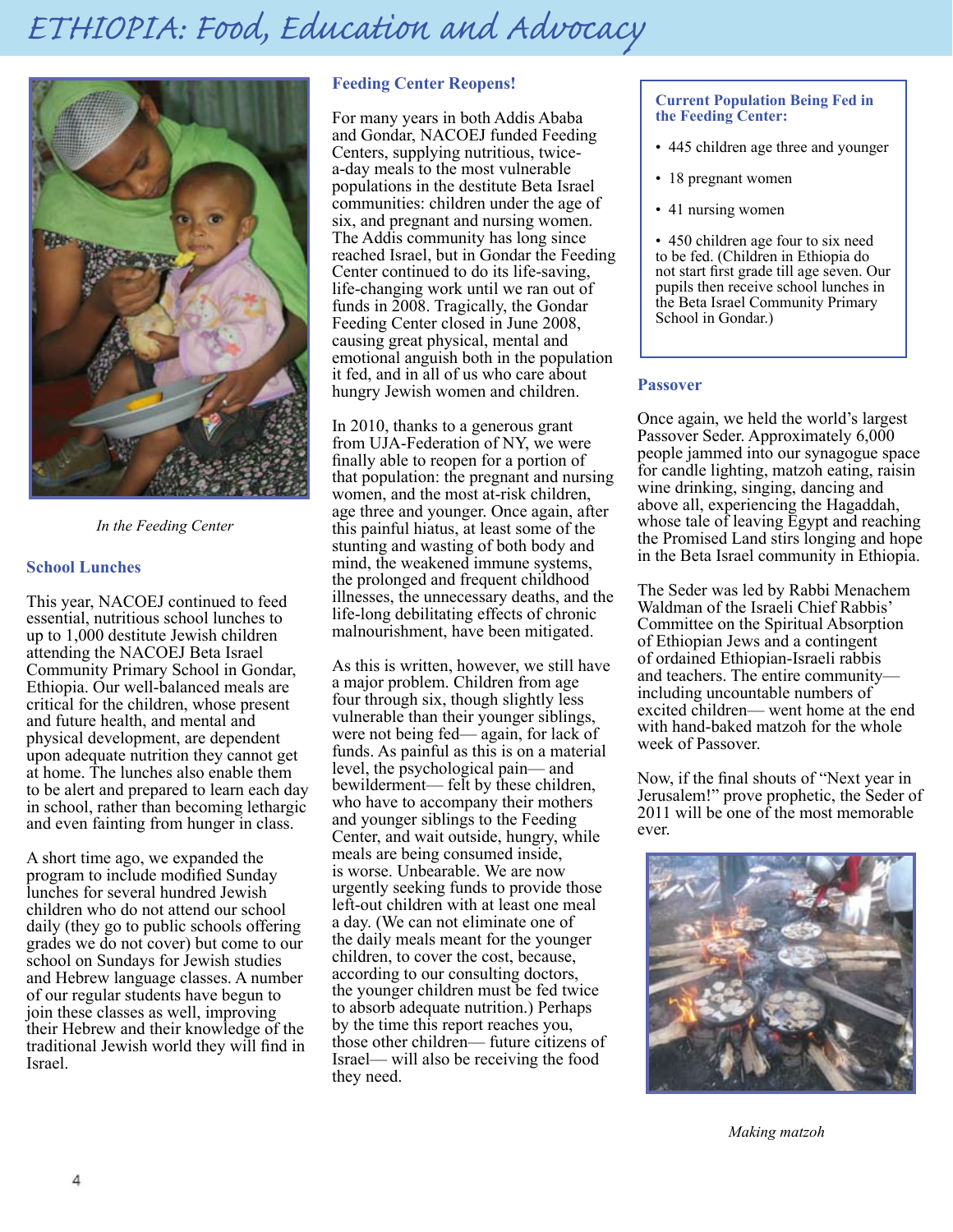#### **The NACOEJ Beta Israel Community Primary School in Gondar**

Our school in Gondar has a long name and a short history—but it is doing so well that it was recently named the second best private school in the Gondar City area! Considering that it is only two years old, that most of the children never went to school before entering, that we teach a heavy-duty double curriculum of full academics and full Jewish studies/Hebrew language and that there are 87 "private schools" in Gondar— it is considered amazing. At a ceremony attended by some 3,000 educators, officials and others, our program director, Getu Zemene (below), received an ovation, a handsome certificate and a much appreciated gift— a radio cassette recorder for the school.



We are greatly pleased, but not greatly surprised. During the past year, Israeli visitors have been impressed by the children's current acquisition of Hebrew, and a Jewish Agency official was heard to say that, thanks to their education, these youngsters would be much easier to absorb in Israel than their predecessors.

The school has grown, adding a fifth grade and now a sixth, plus the additional facilities (including a library and a small computer lab) mandated by the Board of Education for grades above four. We were recently able to move children in fifth and sixth grades into a full eight-hour school day, while grades one through four remain on the age-appropriate two-shift schedule. A large piece of land adjoining the school was granted by the government for a playing field, and we hope we can have a

soccer team that can compete in its local Little League, if we can afford a coach, uniforms, and equipment.

Most important, the school is now in use every day of the week. On Saturdays, when our Jewish pupils are at Shabbat services and programs in the synagogue, the school is open to non-Jewish neighboring children, who attend classes and tutoring taught by our secular academic teachers. On Sundays, Jewish children who attend seventh and eighth grades in local public schools, arrive for Hebrew lessons and Jewish studies. A small lunch is provided for them, and for the regular NACOEJ school students who come in increasing numbers to improve their ready-for-Israel skills.

#### **Aliyah Update**

Pursuant to a government resolution passed in September 2008, a portion of the Jews remaining in Gondar were entitled to make Aliyah. This decision was not implemented. As a result of intense efforts, Deputy Prime Minister and Minister of Internal Affairs Eli Yishai agreed to inspect However only a portion of those who should have been inspected were inspected and as a result only around 1,100 people made Aliyah (through April) of an estimated 1,800 who should have been found eligible. An additional 200 made Aliyah under the Law of Return and other provisions of Israeli law.

As a result of further advocacy, Eli Yishai ordered the Ministers back to inspect the remaining 700 who are eligible under the 2008 decision. However, after they were inspected, the Interior Ministry refused to complete the process that would allow for their approval despite having been provided with the pertinent documentation over two years ago. Strenuous efforts are currently being made to have these people approved and brought to Israel. In addition, it is anticipated that another 120 people will make Aliyah before the end of the year pursuant to the Law of Return and other provisions of Israeli Law.

Intensive negotiations with the Prime Minister's office have been going on all year to obtain a government resolution that would provide for the inspection of the remaining 7,700 Beta Israel remaining in Gondar and bringing those possessing the requisite maternal lineage. NACOEJ representatives have made numerous trips to Israel in connection with these discussions which have taken place between representatives of the Prime Minister's office, NACOEJ, the Jewish Agency for Israel, the Chief Rabbinate, the Public Committee for Ethiopian Jewry (headed by Justice Shamgar), members of Knesset and community representatives. It is anticipated that the results of these negotiations should be known in the relatively near future.



*A member of the Beta Israel community waits to make Aliyah with her children.*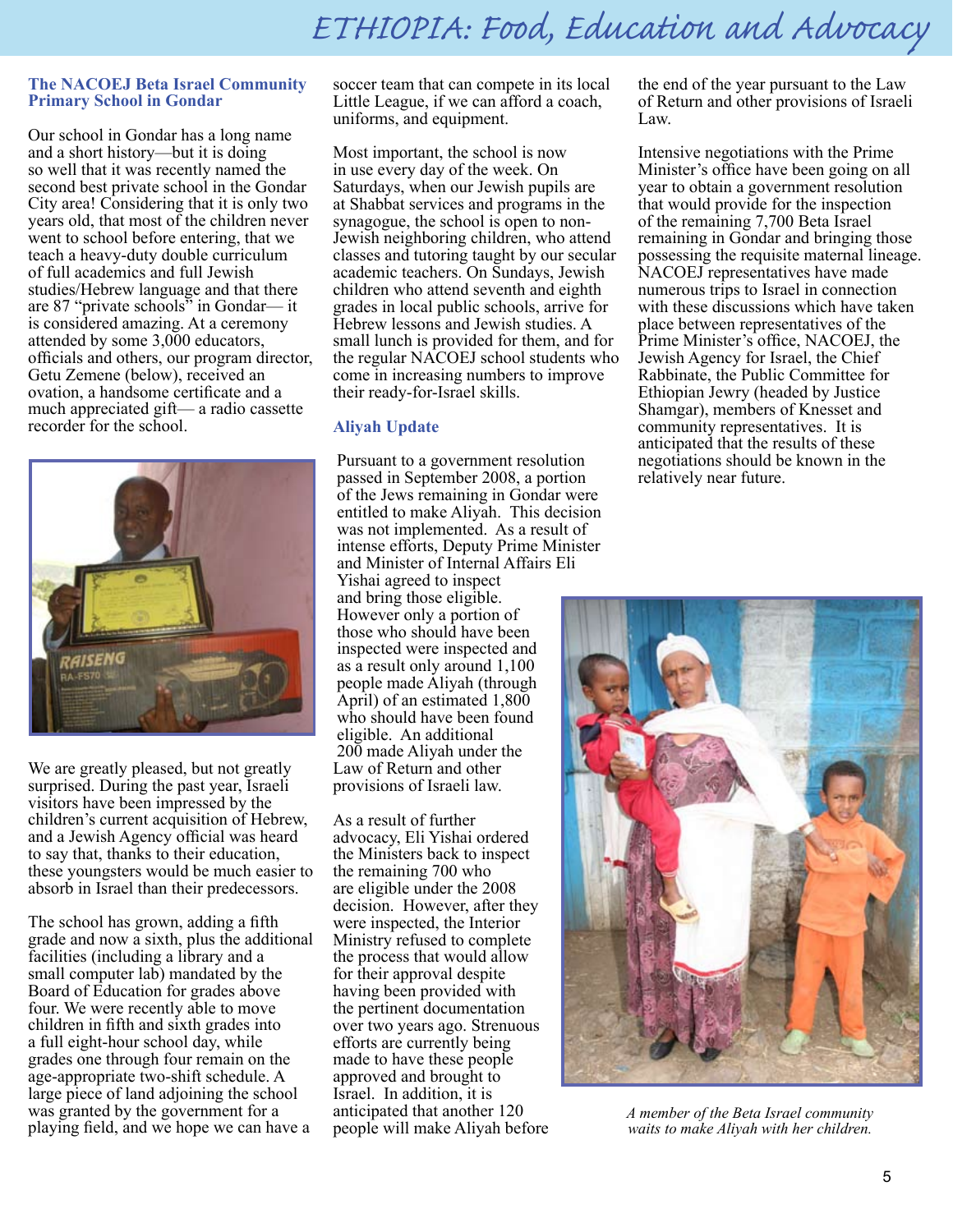

often could not afford to buy.While the statistics are improving, over half of Ethiopian-Israeli families still live below the poverty line (which itself is very low). Children from impoverished families, particularly those who have recently emigrated from Ethiopia,

In the past ten years, the percentage of Ethiopian-Israelis eligible for Bagrut (Israeli high school matriculation) rose from 30% to 40%, representing a gradual narrowing of educational gaps between them and their non-Ethiopian peers (of whom 58% are eligible for matriculation).

We believe this is due, in no small part, to the NACOEJ Limudiah: Intensive After-School Education Program, which provides ten weekly hours of academic help to Ethiopian-Israeli elementary school children (with one accredited teacher for every eight students). In the 2009-10 school year, the program's 17th year of operation, 773 children in grades one through seven, in eight cities and towns across Israel, received specialized assistance in reading, language, math and enrichment curriculum. They also received much-needed homework help, which their parents are often unable to provide.

continue to struggle with Hebrew language, reading, vocabulary and math. They are often left frustrated, dejected and socially isolated in their classrooms.

Without early intervention like that of the NACOEJ Limudiah, many risk being left behind forever and relegated to a life of poverty.

#### **Achievements**

More than 85% of our Limudiah students attained average to high achievements in the 2009-10 school year, well above the national average for Ethiopian-Israeli students, which is only about 35%. For example, in the town of Nes Tziona in central Israel, over a third of the students in the Re'ut School are Ethiopian-Israeli. Ninety-five percent of Ethiopian students there who participate in the Limudiah had average to high achievements, including many recent immigrants who

> began the year with Hebrew language challenges and are still acclimating to a new culture.

In Jerusalem, in the fall of 2009, NACOEJ opened its newest Limudiah in

the Brandt School,000 where 60% of the 200 students are Ethiopian-Israeli. A remarkable 94% of our students had average to high achievements by the end of the year. Most are from disadvantaged families who have been in the country for 12 years or less.

In Rishon LeZion, the new municipal elementary school division director visited our Limudiah, accompanied by the department's new head of evaluation. So impressed were they with the program's clear goals and professionalism, that they asked NACOEJ to raise funds for an additional Limudiah at another city school. The municipality is also partnering by providing the program's critically important lunches.

We also opened an additional Limudiah in the Ramat Alon School in Rehovot, at the request of the municipality. It replaced the Limudiah in the Smilansky School that recently closed because of the great reduction of Ethiopian-Israeli students there. (The Ethiopian children who had been attending Smilansky now attend a new local school in their own neighborhood.)

#### **Challenges**

The global economic crisis continued to pose challenges to NACOEJ's Limudiah program in 2009-10. As in the 2008-09 school year, we served about 300 fewer students than in the period prior to the recession. Despite this, we were able to secure funding to open the new Jerusalem Limudiah, at the city's request, underscoring the continued recognition of the program for its long-term effectiveness and impact on Ethiopian-Israeli students.



*A student about to enter the Brandt School in Jerusalem, where NACOEJ has opened its newest Limudiah.*

*"The Limudiah is a quality program providing reinforcement of class study, homework and students' social experience."* 

Principal, Efrati School, Bnei Ayish (near Gedera)

A full stomach is a prerequisite to keeping any child focused on schoolwork. Therefore, hot lunches (often the only substantial meal Limudiah participants eat during the day) were provided. The children also received basic school supplies which their parents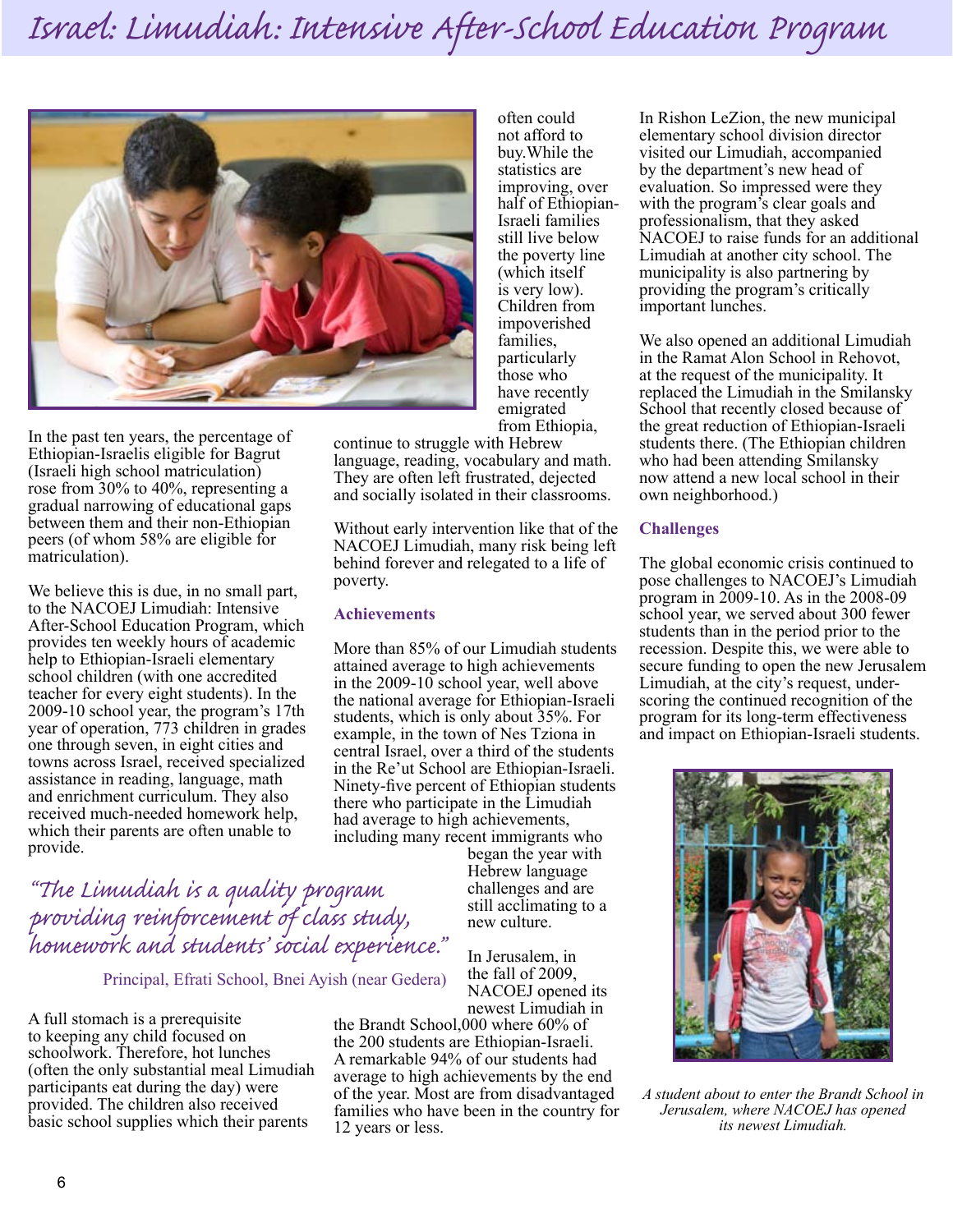*Israel: Limudiah: Intensive After-School Education Program Israel: Limudiah: Intensive After-School Education Program*

#### **2009-10 Limudiah Program Summary**

| City          | # of Schools | <b>Grades Served</b> | # of Students | # of Staff  |
|---------------|--------------|----------------------|---------------|-------------|
| Ramla         |              | $-3$                 | 77            |             |
| Lod           |              | . - 7                | 146           | $^{\sim}$ 1 |
| Rehovot       |              | $-6$                 | 180           | 25          |
| Rishon LeZion |              | $-6$                 | 142           | 20          |
| Kiryat Ekron  |              | -4                   | 39            |             |
| Nes Tziona    |              | $-6$                 | 43            |             |
| Jerusalem     |              | $-3$                 | 34            |             |
| Gedera        |              | $-6$                 | 112           |             |
| <b>TOTAL:</b> | 16           | $- - -$              | 773           | 113         |

#### **Summer Programs**

The 2010-11 Limudiah was preceded by NACOEJ's Peachy Levy Back-to-School Summer Education Program in Lod and Gedera. Over the long summer holiday, when many students (not just Ethiopians!) are prone to academic regression, 150 Ethiopian students maintained and developed critical study skills through the Back-to-School program. They participated in two intensive weeks of learning in August and as a result, returned to school in the fall confident and ready to move ahead. Their teachers were delighted with the children's progress.

#### **2009-10 Highlights**

In a special project called Young Authors, Limudiah teachers encouraged students to read, write and increase their vocabulary by assigning each student the task of creating their own book. While challenging, the children looked forward every day to writing their books and received individualized instruction from their teachers. In the project's second phase, they edited and illustrated their books. To mark the project's completion, the children met celebrated Israeli children's author Datya Ben Dor and proudly exhibited their stories (see photo, below). In addition to Ben Dor,



NACOEJ's Israel director, the school principal, a Kiryat Ekron Municipal Education Department head, a parent representative and the NACOEJ community coordinator were also in attendance.

Continuing the NACOEJ Limudiah tradition, children in all communities anticipated Passover with a model Seder. Many of the children's parents joined the school celebrations. In an effort to expose the broader student population to Ethiopian-Jewish customs and promote pride in the community's traditions, some schools also marked the Sigd in school-wide ceremonies. Sigd is a religious holiday unique to Ethiopian Jewry, celebrating the return from the Babylonian exile. It is now a national holiday in Israel.

#### **Prospects for 2010-11**

The Limudiah is now entering its 18th year of operation. While continued support has been secured for most sites, the re-opening of the Nes Tziona program is in question.

We were very pleased to achieve a firsttime ever contract with the Ministry of Education in support of our programs in Lod, but bureaucratic difficulties are placing its execution in question. We are working to resolve this.

Almost every city in which we operate a Limudiah has requested we add at least one additional program. In addition, we were recently introduced to a school in the very depressed Pardes Katz

*"I wish to thank NACOEJ for your important, multi-year contribution to advancing Ethiopian-Israelis in Ramla."*

#### Yoel Lavie, Mayor of Ramla

neighborhood of Bnei Brak, which has received an influx of new Ethiopian families and urged us to open our first Limudiah there. We will begin investigating fundraising possibilities for the 2011-12 school year.

In two schools in Gedera, the fifth- and sixth-grade Ethiopian-Israeli students were in the after-school PELE program of the Israel Association of Community Centers, one of our partners. That program was recently discontinued by the Absorption Ministry, and as a result the city has asked us to take on all Ethiopian students in grades one through six, which we plan to do.

Additionally, we will be opening three or four new programs in Beit Shemesh, at the invitation of the local Ethiopian community council. It will be funded by the Jewish Federation of Greater Washington, to whom we express our thanks.



*A student in our Limudiah enjoys a much-needed hot lunch.*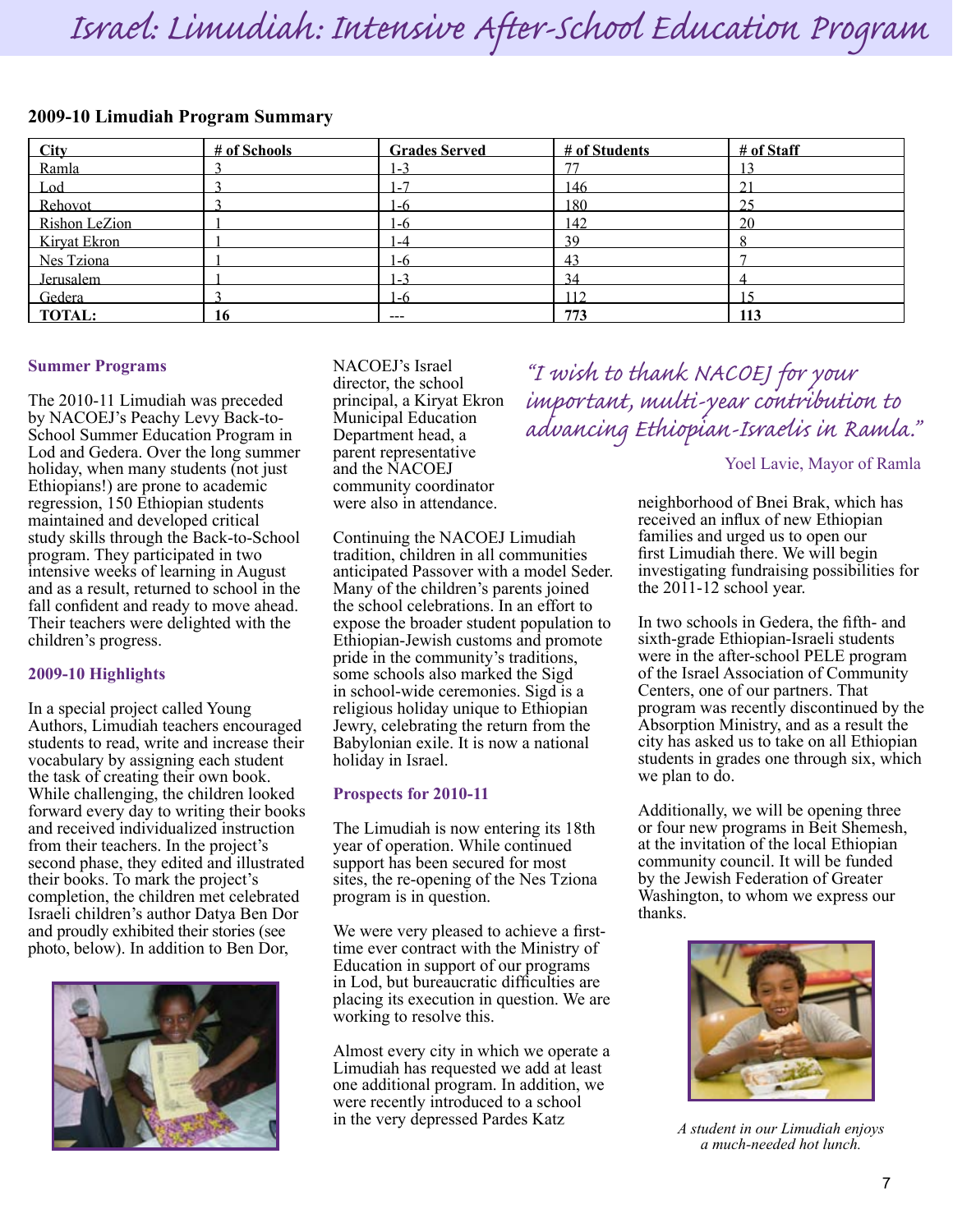# *NACOEJ/Edward G. Victor High School Scholarship Program*



#### **Great Goals**

For over a decade, the NACOEJ/ Edward G. Victor High School Sponsorship Program has enabled thousands of Ethiopian teenagers to attend high-quality local schools instead of being relegated to lower-level statesubsidized boarding schools. While basic tuition in local schools is covered by the government, schools charge many additional compulsory fees that are beyond the means of most Ethiopian immigrant families. NACOEJ high school scholarships— routed through the students'schools— defray most of these costs. As a result, more Ethiopian high school students are studying at good local schools and taking advantage of all the educational, cultural and social activities their schools offer. They receive an education that increases their chance of passing college entrance exams, which, in turn, greatly increases the probability of good jobs in the future.

#### **Great Gains**

This year has seen some good news about Ethiopian high school students in Israel:

The Central Bureau of Israel Statistics of published a report that showed that the dropout rate for Ethiopian high school students in the 2007-08 and 2008- 09 school years was actually lower than that of other Israelis. Just a few years ago

the Ethiopian drop-out rate was more than three times the rate of the general population. The new report also found that an increasing number of Ethiopian high school students are earning Bagrut (national matriculation) diplomas at a level that enables them to be accepted into universities and colleges.

Unfortunately, these gains are far from enough. Last year, only 36% of Ethiopian teenagers earned Bagrut diplomas, still significantly below the Israeli average. Many of the successful students had help from NACOEJ sponsors. All young Ethiopians are eager to catch up with and even surpass their peers, but they still need help to do it at this crucial juncture.

#### **Great Results**

A high percentage of NACOEJsupported students study on a full matriculation track and the numbers of those graduating with full matriculation has increased in recent years. For example, NACOEJ has given scholarships to hundreds of high school students in Rehovot, including more than 300 this year alone. New figures show that 90% of Rehovot's Ethiopian high school-age students now attend local schools, compared to 90% who were sent to boarding schools ten years ago. Significantly, last year 60% of Ethiopian high school students in Rehovot received full Bagrut diplomas, higher than the national average of 55%.

#### **Challenges**

With results like these, it is obviously very important to make NACOEJ/ Edward G. Victor High School Sponsorships available to more and more Ethiopian-Israeli high school students. But while in peak years, as many as 1,500 students a year benefited from the NACOEJ scholarships, the program has not been able to maintain these high levels of inclusion. Due to the weak U.S. economy, more than 100 students on our waiting list did not receive sponsorships this past year.

#### **The 2009-10 School Year:**

• **994** Ethiopian-Israeli high school students in **53** schools in **18** cities received NACOEJ scholarships.

• **150** students in the program successfully graduated from high school.

• Funds received through the program totaled **\$143,312. 228** sponsors participated.

NACOEJ scholarships have been instrumental in enabling the following students (among thousands of others) to excel and serve as role models for the entire Ethiopian community.



**Tzlil Leijashel** is the only Ethiopian student in her class at Omanuyot, Ashkelon's

prestigious High School for the Arts. Tzlil excels in both her academic studies and her dance program at Omanuyot and says, "My dream is to be an architect, and I want

to complete my math and physics studies successfully so I can do just that." She also volunteers as a counselor for Hashomer Hatzair (a Zionist youth movement) and participates in a program called "Salam to the World" that brings together Israeli and Bedouin teenagers.



**Yaacov Temenu**, although only in eighth grade in the ORT

Rehovot School, is already serious about his future. In seventh grade he attended an after-school program to improve his study skills. Yaacov is one of ten children,

and is concerned about helping others. Last summer, a presentation on the dangers of alcohol abuse made such an impact on him that he helped start a group called "Youth Against Alcohol and Drugs". He is also an official spokesperson for the "Say No to Drugs and Yes to Life" program.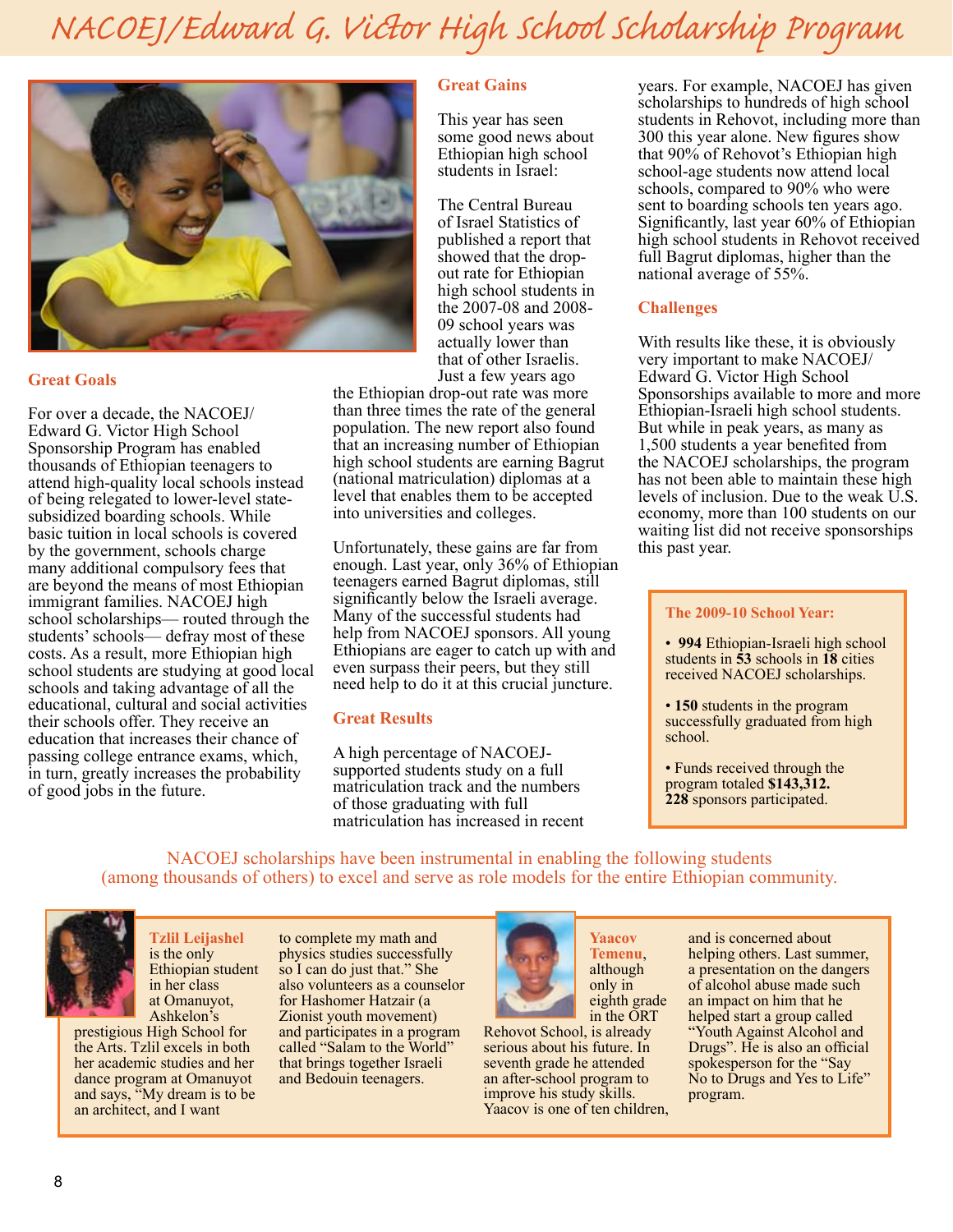# *NACOEJ/Vidal Sassoon Adopt-A-Student College Sponsorship*

their degrees.

**Student Successes** 

An increasing number of undergraduate students in the AAS program are qualifying for the most demanding majors in universities, attending high-level academic colleges and pursuing degrees in fields such as computer science, medicine, law, engineering, physics and

in university life, and get



#### **Giving Students Opportunities**

For over twenty years, the NACOEJ/ Vidal Sassoon Adopt-A-Student (AAS) College Sponsorship Program has given Ethiopian college students the support they need to make it through school. While the first three years of college tuition are covered by the Israeli government for some Ethiopian-Israelis, students must pay for their own living expenses, including rent, food, and transportation as well as expensive books and other educational supplies.

This places a heavy financial burden on Ethiopian-Israeli students, whose parents are almost never able to help them. In too many cases, students drop out of college and settle for unskilled jobs to support themselves and help their families. Without a college degree, these young Ethiopian-Israelis remain trapped in poverty. AAS scholarships provide Ethiopian college students with a modest monthly living stipend that makes it possible for them to attend Israel's best universities and colleges, participate fully chemistry.

The number of AAS students studying for advanced degrees has grown. Almost a third of the students studying for advanced degrees completed their Master's degrees in the 2009-10 school year. AAS alumnae are entering virtually every major professional field in Israel. In fact, this year three medical students graduated from the AAS program, the first group in over a decade. AAS sponsorships were especially pivotal for these students, whose intense schedules during medical school made it difficult for them to work part time, even if jobs were available.

#### **Challenges**

The weak U.S. economy affected the ability of some of our sponsors to renew their support. Increasing costs of tuition, educational supplies and living expenses in Israel keep Ethiopian-Israeli college students struggling to fund their higher education. We make every effort to retain current sponsors and recruit new ones.

#### **NEW PROGRAM: Barney's Books**

In 2010, NACOEJ proudly introduced an exciting new venture, at the initiation of long-time AAS sponsors Barney and Rachel Gottstein. The program, called Barney's Books, provides children's books to AAS students, who bring them home to read to their younger siblings, encouraging them to learn to read. (Children's books are very expensive in Israel, unaffordable to most Ethiopian families.) In addition to reading to and with their siblings, AAS students in the program have read Barney's Books to children living in shelters and in NACOEJ Limudiah classes. Barney's Books has already generated great enthusiasm on the part of AAS students and children alike.

#### **The 2000-10 School Year:**

**• 402 Ethiopian college students received AAS sponsorships.**

 **• 117 AAS students graduated.** 

- **Funds received through the program totaled \$384,428; 155 sponsors participated.**
- **AAS students studied in 6 universities and 24 academic colleges, 8 nursing schools, and 7 engineering schools.**

**• 34 AAS students studied for advanced degrees; 13 have now graduated.** 

#### Spotlight on NACOEJ Adopt-A-Students making their mark in Israel and around the world:



**Hadas Malada-Mitzri** just received her medical degree from Ben-

Gurion University. Hadas' interests extend through helping the Ethiopian community in Israel to global concerns. Last year, Hadas served in a hospital in Addis Ababa,

Ethiopia and was one of only two Israelis chosen to take part in a special program in pediatric emergency medicine in Canada. While still a medical student, she put together a Hebrew-Amharic pocket dictionary for Israeli medical students, to help Israeli doctors improve communication with Ethiopian patients.

**Germao Mengistu**, a 2007 alumnus of the AAS program, recently won first place in a prestigious short story competition held by Haaretz newspaper.

**Nani Melaku** won first place in a national drawing competition held by Israel's Student Authority for immigrant students. "More than anything," Nani says, "it's important that my little brother and sister are proud of me and won't be afraid to dream. After all, dreams sometimes come true!"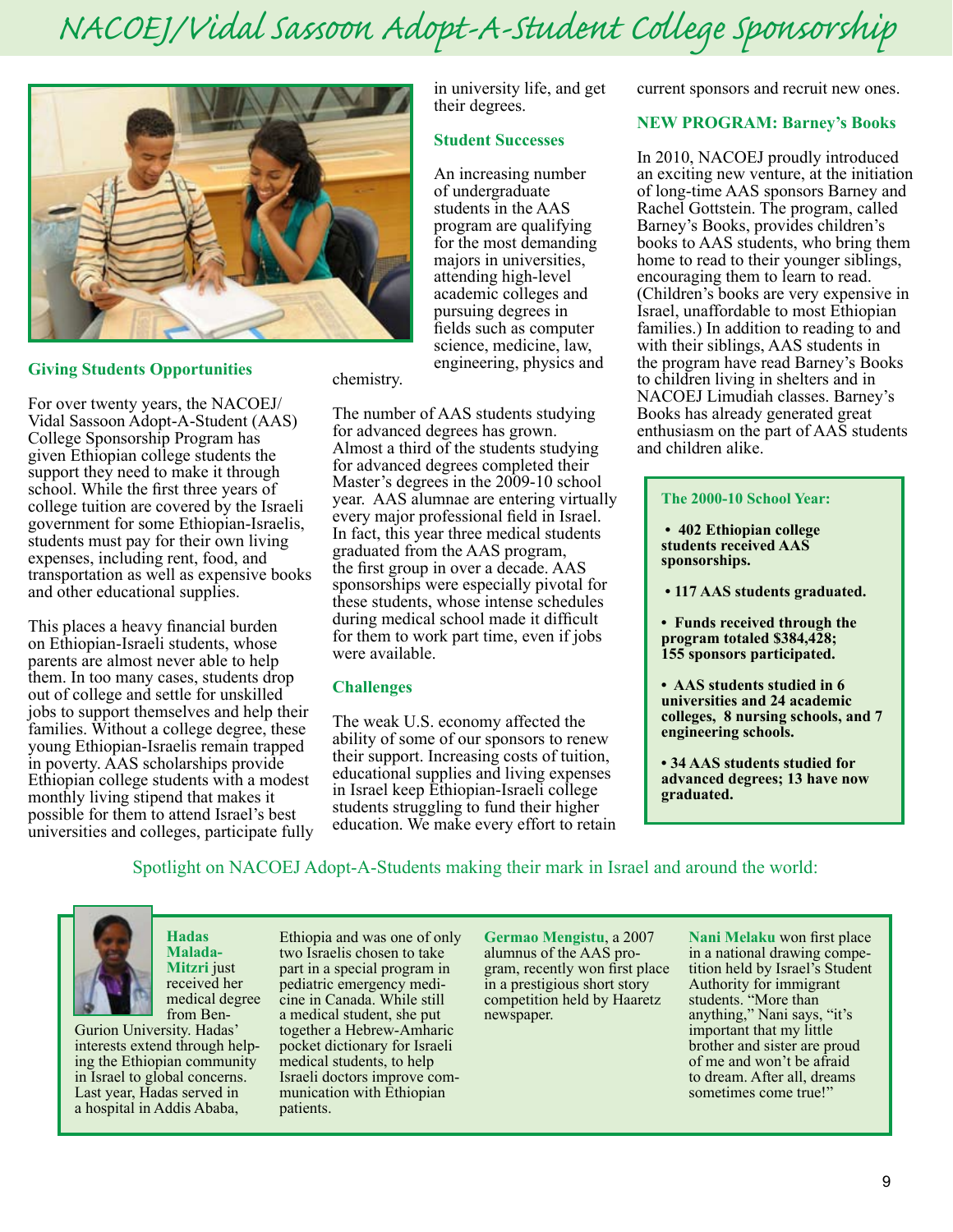# *Combined Statement of Financial Position*

#### NORTH AMERICAN CONFERENCE ON ETHIOPIAN JEWRY, INC. AND AFFILIATES

#### **COMBINED STATEMENT OF FINANCIAL POSITION DECEMBER 31, 2009**

|                                            | <b>Current Funds</b> |            | <b>Total</b>                            |                     |
|--------------------------------------------|----------------------|------------|-----------------------------------------|---------------------|
|                                            | <b>Unrestricted</b>  |            | <b>Temporarily</b><br><b>Restricted</b> | All<br><b>Funds</b> |
| <b>ASSETS</b>                              |                      |            |                                         |                     |
| <b>Current assets:</b>                     |                      |            |                                         |                     |
| Cash and cash equivalents                  | \$                   | 385,893 \$ | 346,881 \$                              | 732,774             |
| <b>Investment in marketable securities</b> |                      | 14,957     | 786,452                                 | 801,409             |
| <b>Contributions receivable</b>            |                      | 33,682     | 243,020                                 | 276,702             |
| <b>Prepaid expenses</b>                    |                      | 12,010     |                                         | 12,010              |
| <b>Total current assets</b>                |                      | 446,542    | 1,376,353                               | 1,822,895           |
| <b>Security deposit</b>                    |                      | 11,813     |                                         | 11,813              |
| <b>Total assets</b>                        | S                    |            | 458,355 \$ 1,376,353 \$ 1,834,708       |                     |
| <b>LIABILITIES AND NET ASSETS</b>          |                      |            |                                         |                     |
|                                            |                      |            |                                         |                     |
| <b>Current liabilities:</b>                |                      |            |                                         |                     |
| <b>Accounts payable and accrued</b>        |                      |            |                                         |                     |

| expenses                                | \$ | 318,186    | S            | 318,186    |
|-----------------------------------------|----|------------|--------------|------------|
| Deferred public support                 |    | 395,907    |              | 395,907    |
| <b>Total liabilities</b>                |    | 714,093    |              | 714,093    |
| Commitments                             |    |            |              |            |
| <b>Net assets:</b>                      |    |            |              |            |
| Unrestricted                            |    | (255, 738) |              | (255, 738) |
| <b>Temporarily restricted</b>           |    | S          | 1,376,353    | 1,376,353  |
| <b>Total net assets</b>                 |    | (255, 738) | 1,376,353    | 1,120,615  |
| <b>Total liabilities and net assets</b> | S  | 458,355 \$ | 1,376,353 \$ | 1,834,708  |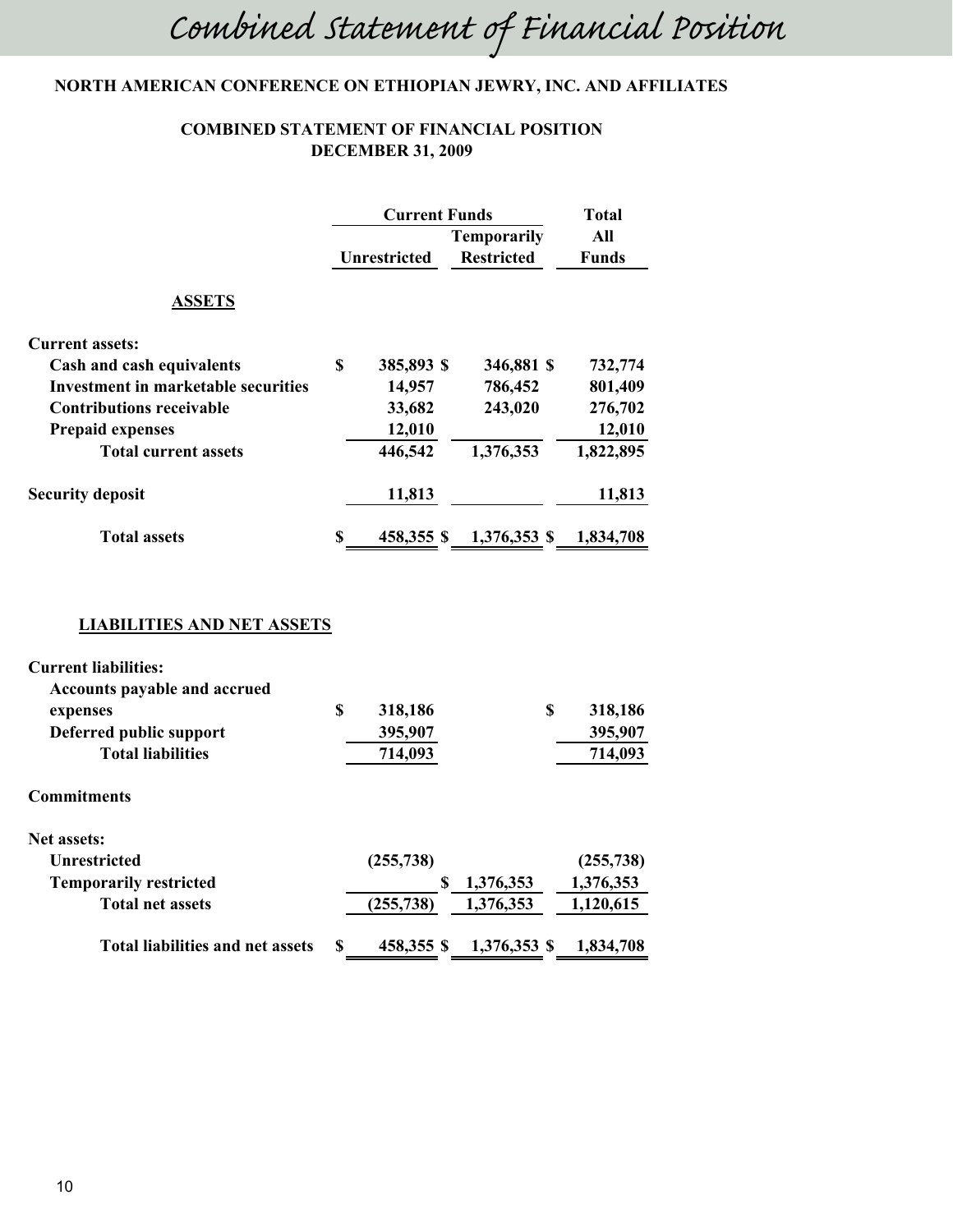### NORTH AMERICAN CONFERENCE ON ETHIOPIAN JEWRY, INC. AND AFFILIATES

#### **COMBINED STATEMENT OF ACTIVITIES** YEAR ENDED DECEMBER 31, 2009

|                                         | <b>Current Funds</b><br><b>Temporarily</b> |                     | <b>Total</b> |                             |              |
|-----------------------------------------|--------------------------------------------|---------------------|--------------|-----------------------------|--------------|
|                                         |                                            |                     |              | All                         |              |
|                                         |                                            | <b>Unrestricted</b> |              | <b>Restricted</b>           | <b>Funds</b> |
|                                         |                                            |                     |              |                             |              |
| <b>Support and revenue:</b>             |                                            |                     |              |                             |              |
| <b>Public support</b>                   | $\mathbf S$                                | $1,026,183$ \$      |              | 1,948,945 \$                | 2,975,128    |
| Sales (net of cost of goods sold of     |                                            |                     |              |                             |              |
| $$1,095$ )                              |                                            | 30,614              |              |                             | 30,614       |
| Other income                            |                                            | 36,638              |              |                             | 36,638       |
| <b>Interest income</b>                  |                                            |                     |              | 8,501                       | 8,501        |
| <b>Dividend income</b>                  |                                            | 1,055               |              | 11,351                      | 12,406       |
| Net realized and unrealized gain/(loss) |                                            |                     |              |                             |              |
| on securities                           |                                            | 5,224               |              | 174,102                     | 179,326      |
| Net assets released from restrictions - |                                            |                     |              |                             |              |
| satisfaction of program restrictions    |                                            | 2,005,144           |              | (2,005,144)                 |              |
| <b>Total support and revenue</b>        |                                            | 3,104,858           |              | 137,755                     | 3,242,613    |
| <b>Expenses:</b>                        |                                            |                     |              |                             |              |
| <b>Program services:</b>                |                                            |                     |              |                             |              |
| <b>Relief in Ethiopia</b>               |                                            | 655,576             |              |                             | 655,576      |
| <b>Assistance in Israel</b>             |                                            | 1,858,499           |              |                             | 1,858,499    |
| <b>Information and Education - USA</b>  |                                            | 317,777             |              |                             | 317,777      |
| <b>Total program services</b>           |                                            | 2,831,852           |              |                             | 2,831,852    |
| <b>Supporting services:</b>             |                                            |                     |              |                             |              |
| <b>Management and general</b>           |                                            | 187,149             |              |                             | 187,149      |
| <b>Fundraising</b>                      |                                            | 372,885             |              |                             | 372,885      |
| <b>Total supporting services</b>        |                                            | 560,034             |              |                             | 560,034      |
| <b>Total expenses</b>                   |                                            | 3,391,886           |              |                             | 3,391,886    |
| <b>Change in net assets</b>             |                                            | (287, 028)          |              | 137,755                     | (149, 273)   |
| Net assets, beginning of year           |                                            | 31,290              |              | 1,238,598                   | 1,269,888    |
| Net assets, end of year                 | \$                                         |                     |              | $(255,738)$ \$ 1,376,353 \$ | 1,120,615    |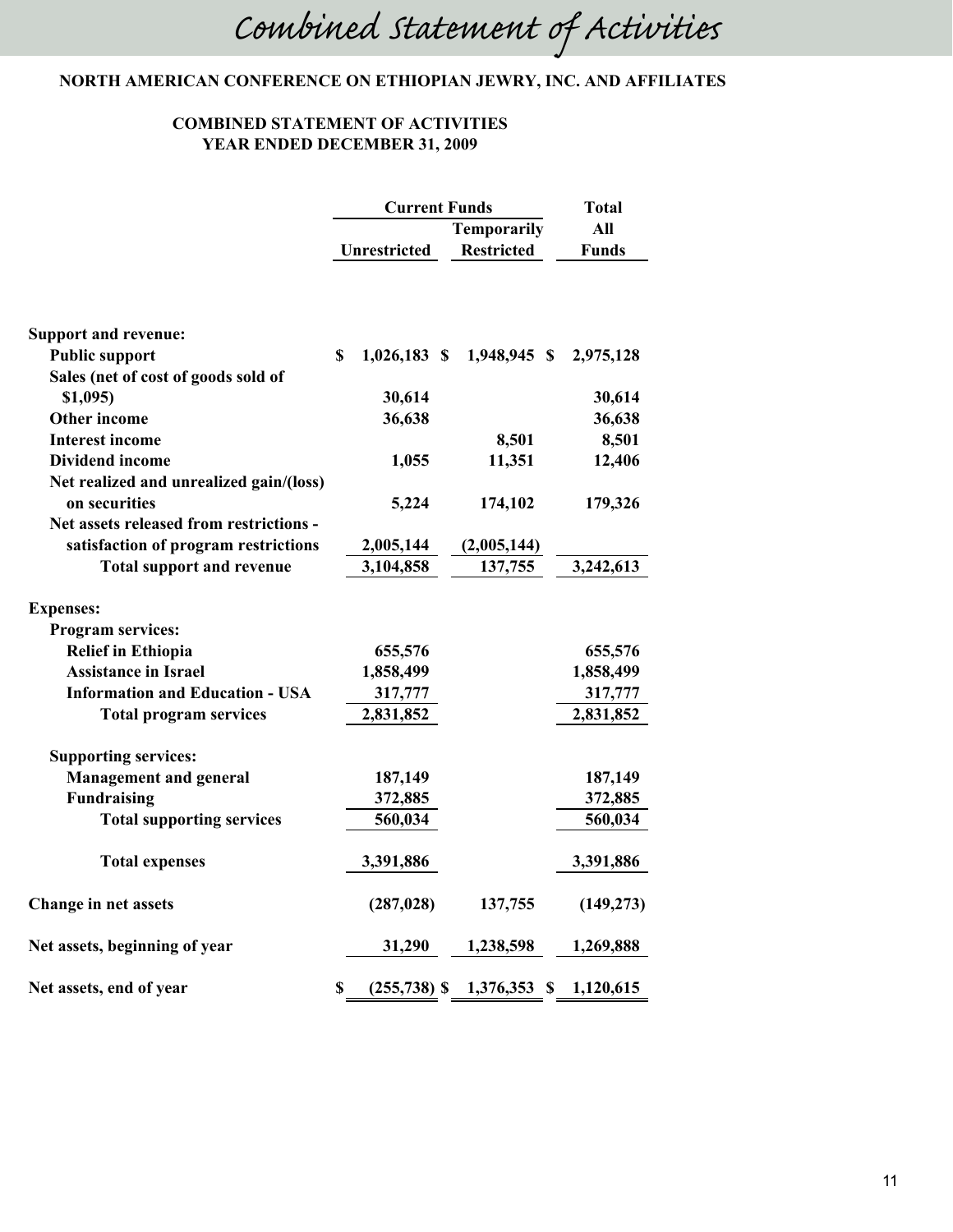#### **Institutional funding over \$200:**

Gottstein Family Foundation Combined Jewish Philanthropies Peachy & Mark Levy Family Fund Gerald M. & Carolyn Z. Bronstein Fund Jewish Community Board of Akron, Inc. Moriah Fund The Vidal Sassoon Foundation Victor Family Foundation The Andrew W. Mellon Foundation



Richard S. & Lois Gunther Family Foundation The Skirball Foundation Ebenezer Hilfsfonds Deutschland e.V. Mazon: A Jewish Response to Hunger Kaiserman Company, Inc. The Nathan & Helen Kohler Foundation The Kline Family Foundation Albert B. Glickman Family Foundation Albert B. & Audrey G. Ratner Family Foundation The Charitable Lead Trust of Harry Stern Pincus Paul Charitable Trust Rita S. Gold Foundation Webkinz Foundation The Lucius N. Littauer Foundation The Halley & Ruth Anne Faust Family Fund Tides Foundation British Friends of NACOEJ Queens Village Jewish Center Alan & Jane Cornell Philanthropic Fund Traditional Congregation of Creve Coeur Spicerack Morris & Sylvia Trachten Family Foundation The Anna & Emanuel Weinstein Foundation United Synagogue of Conservative Judaism Jeff & Doris Goldstein Family Philanthropic Fund Adath Jeshurun Congregation The Purple Lady/Barbara J. Meslin Fund West End Synagogue Amcha for Tsedakah

Selwyn & Barbara Karp Philantropic Fund The Hodes-Rohde Fund Savitt Family Foundation Harvey and Ruth Gelfenbein Charitable Trust Philip Goldrich Living Trust The Morris J. and Betty Kaplun Foundation The Burton G. and Anne C. Greenblatt Foundation Joseph Pomerantz Trust Temple Beth El Richard and Barbara Braun Fund The Tiferet Center Temple Sinai Paula & Jerry Gottesman Philanthropic Fund Kopp Family Trust Westchester Jewish Center The Robert A. Sugarman Charitable Fund Harris-Shapiro Family Philanthropic Fund Stratton - Petit Foundation Temple Sinai of Palm Beach County Hamond Family Foundation Vollmer Family Foundation Glickenhaus Foundation Louis J. & Ruth G. Herr Foundation Michael & Deborah Braunstein Charity Fund Fabrangen Tzedakah Collective Goulston & Storrs Fiduciary Account Hyman & Esther Burstein Foundation Temple Shaari Emeth Nathaniel D. & Golda Berlin Charitable Fund The Markowitz Family Trust Virginia & Norton Sharpe Fund Milford & Lee Bohm Charitable Foundation Kehillath Shalom Synagogue Alan & Myra Rosenberg Charitable Trust Altronix Corporation Jewish Philanthropic Fund of Ellen & Marshall Cole

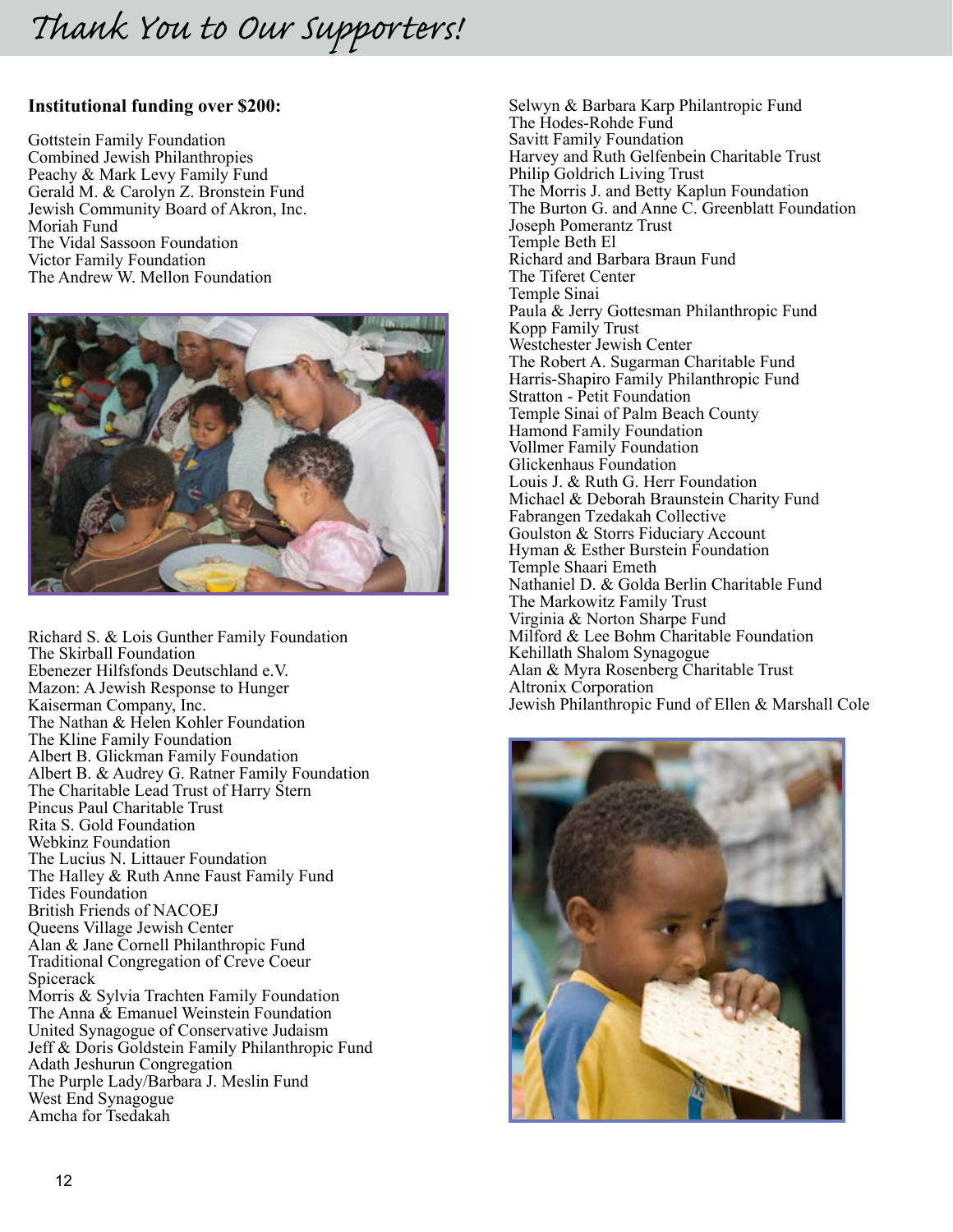

Lincoln Financial Group David & Edith Katz Philanthropic Memorial Fund Kavod Jewish Federation of Volusia & Flagler Counties The Marian P. Gelfand Fund The Litwin Foundation<br>Zoller Family Philanthropic Fund Jacobson Charitable Foundation The Susan Klingenstein Fund Temple Sinai Temple Emanuel Congregation Slocum Realty Corporation<br>Kenneth A. Lattman Foundation, Inc. Abdela Foundation<br>Ronald J. & Carole A. Fox Fund<br>Wachter Family Philanthropic Fund<br>Peninsula Temple Sholom Edward and Phyllis Zissman Family Philanthropic Fund Robin Family Fund Altman - Aronow Charitable Foundation Temple Sinai Religious School Temple Isaiah<br>Rebecca Sparks Philanthropic Fund Winer Family Fund<br>Jewish Federation of Fort Worth/Tarrant County Tikvah Trust CLSJ Foundation<br>Fain Malsky Charitable Foundation Alan B. Slifka Foundation, Inc.<br>Hillcrest Jewish Center Deborah & David Kahn Charitable Fund

Arthur & Edith Stern Family Foundation Pinnacle Gardens Foundation Congregation Orach Chaim W.F. The Jewish Reconstructionist Society of the N. Shore Morton B. & Blanche S. Prince Philanthropic Fund The W. Fund The DM Charitable Trust JDC-PACT The Ted Arison Family Foundation The Madav IX Foundation The J & S Michaan Foundation Boeing International Corporation- Israel, Boeing Company Charitable Trust The Sobell Foundation The Abraham and Sonia Rochlin Foundation Glencore Society for Education and Welfare The Ministry for Immigrant Absorption The Ministry of Education The Municipality of Ramla The Municipality of Nes Tziona The Municipality of Rishon LeZion The Israel Association of Community Centers' PELE Program



Thank you! Amsegenalehu! **THE R. P. LEWIS CO., LANSING MICH.**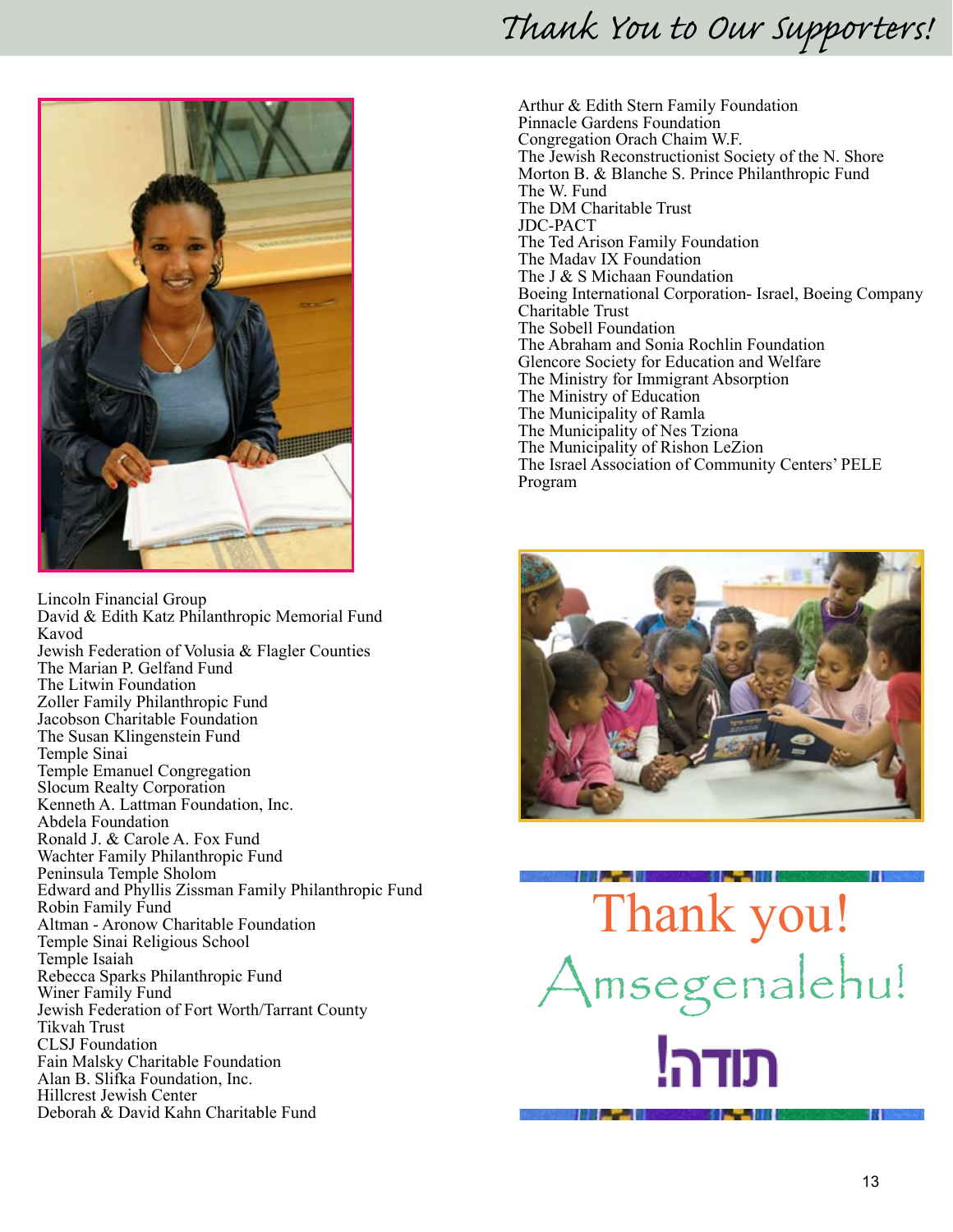# *Board of Directors and Staff*

#### **BOARD OF DIRECTORS ADVISORY BOARD**

Jonathan Giesberg\* Founding President

Barbara Ribakove Gordon Founder & Executive Director

President Evely Laser Shlensky

Tzvi Bar-Shai Treasurer

Harlan T. Jacobs Secretary

Faye D. Lieman Board Chairperson Herbert Berman, Esq.\* Dr. Ernest Bloch Gail Carp Evelyn Deitchman\* Rabbi Jerome Epstein Solomon Ezra Jeremy Feit Joseph Feit Barbara Gaffin Middie Giesberg Richard A. Giesberg Rabbi Jeffrey L. Glickman Sanford Goldhaber Deborah J. Goldstein Rachel Gottstein Dr. Ruth Gruber Kenneth S. Kaiserman Abraham Katsman Rochelle Larkin\* Peachy Levy Robert E. Lichtman Lindsey Mayerfeld Barak Raviv Roen Salem Vidal Sassoon Lisa R. Schachner Sidney Stern\* Richard Tell Dr. Judith Wolf Caryn Huberman Yacowitz

Rabbi Shlomo Riskin Honorary Chairperson Cyrus Abbe Hon. Gary Ackerman Dr. Jacob Birnbaum Kathryn R. Bloom Devorah Brooks Martin Chasin Rabbi Abraham Cooper Marsha J. Croland Ed Eitches Rabbi Harvey Fields Lucille Kuttler Geller Rabbi Lynn Goldstein Rabbi Dr. Irving Greenberg Eli Halpern David Harris Eve Hartheimer\* Lynn Hazan Roger J. Herz David L. Hyman Golda Kaufman\* Jay Luger, D.V.M. Ruth Messinger Rabbi Craig Miller Michael Monheit Hon. Daniel P. Moynihan\* Pesia Derin Paolucci

Rabbi Albert Plotkin Gary Polland Rabbi Lawrence Raphael Barbara Reader Seymour D. Reich Glenn Richter Irwin B. Robins Deborah Schiller Rosalimsky Menachem Rosensaft Lesli Koppelman Ross Anita O. Rothfeld Dr. Joan L. Schiff Rabbi Alexander Schindler\* Dr. Harris Schoenberg Rabbi Allen Schwartz Allen Schwartz Irving Shillman Monica Siegel Rabbi David Silber Benjamin Susman Gary Tolchinsky Albert Vorspan Rabbi Alfred Wolf\* Beth Wohlgelernter Dr. Joel Wolowelsky Murray Wood Rabbi Ari Zivotofsky, Ph.D

\* Deceased

#### **STAFF**

U.S. Staff Barbara Ribakove Gordon, Executive Director Orlee Guttman, Director of Operations Caroline Barg, Director of Communications Nelya Danielova, Office Manager Judy Dick, Coordinator of Educational Programs Gary Metzger, Director of Community Relations and Special Projects Miriam Weissman, U.S. Coordinator of Bar/Bat Mitzvah Twinning Lauren Yokèd, Director of Donor and Foundation Relations

Israel Staff

Shoshana Ben-Dor, Director of NACOEJ-Israel Yehudit Abramson, Israel Coordinator of AAS College Sponsorship Program Leah Barkai, Israel Coordinator of High School Sponsorship Program and Bar/Bat Mitzvah Twinning Marta Baynesay, Administrative and Accounting Assistant Yonatan Pulik, Translator and Grant Writer Alice Salem, Administrative Assistant to the Director Eti Shitrit, Administrative Director, Israel Kassahun Wondie, Coordinator of Outreach and Special Projects in Israel